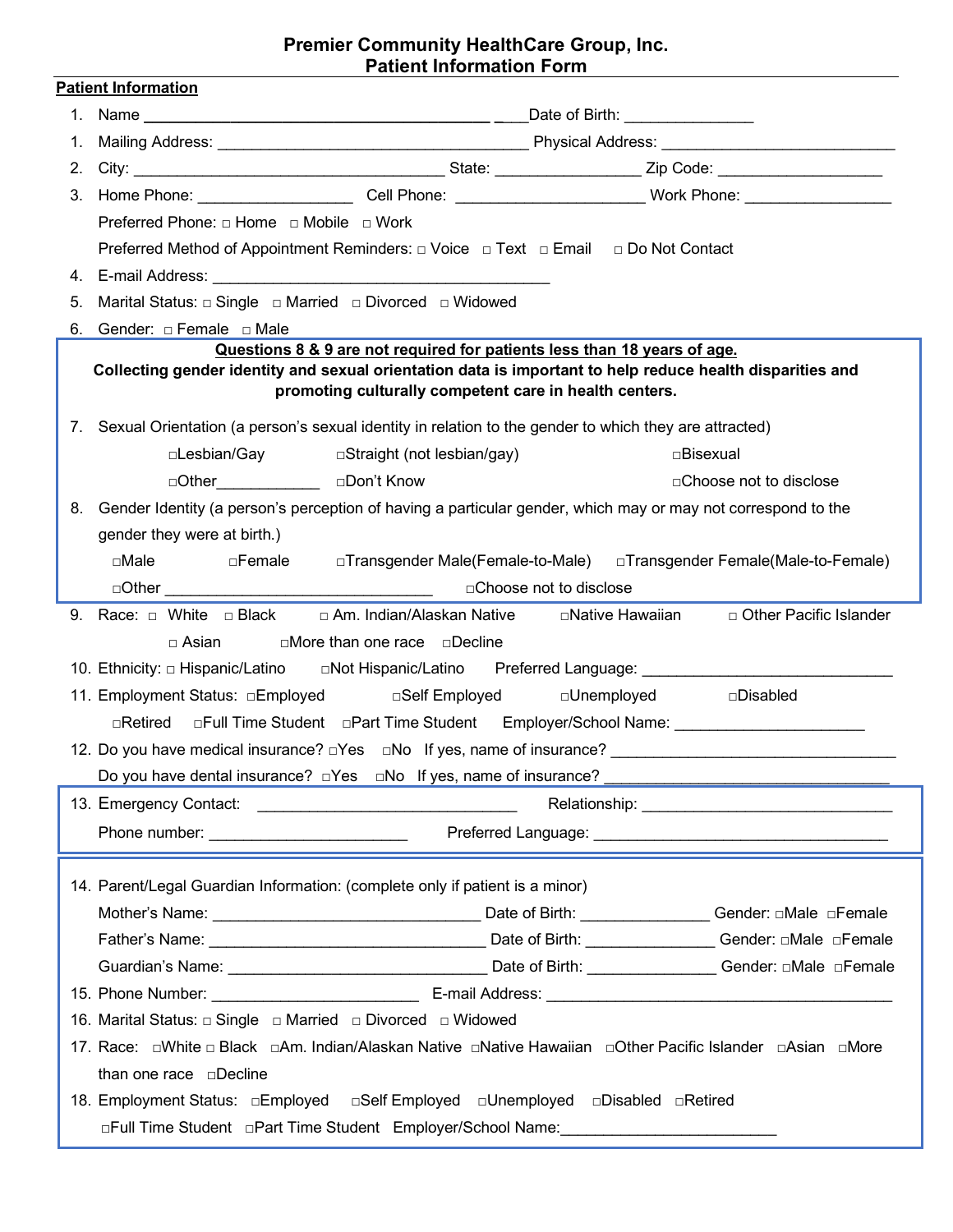- 19. Do you have internet access? □ Yes □ No
- 20. Premier participates in the 340B Drug Pricing Program. This program is a U.S. federal government program that requires drug manufacturers to provide outpatient drugs to eligible health care organizations/covered entities at significantly reduced prices.

Premier patients can opt to have prescriptions prescribed by Premier providers filled under this program by using one of the following pharmacies. By doing so this will allow eligible patients to receive a reduced price for qualified prescriptions.

| Pharmacy #          | <b>Pharmacy Address</b>            | City                      |  |
|---------------------|------------------------------------|---------------------------|--|
| Walgreens<br>#6540  | 13053 Cortez Blvd                  | <b>Brooksville</b>        |  |
| Walgreens<br>#7916  | 20020 Cortez Blvd                  | <b>Brooksville</b>        |  |
| Walgreens<br>#4811  | 12807 Us Highway<br>301            | Dade City                 |  |
| Walgreens<br>#12318 | 2480 Us Highway 19                 | Holiday                   |  |
| Walgreens<br>#3629  | 12028 Majestic Blvd                | Hudson                    |  |
| Walgreens<br>#4400  | 8951 Hudson Ave                    | Hudson                    |  |
| Walgreens<br>#7466  | 14217 Us Highway 19                | Hudson                    |  |
| Walgreens<br>#3793  | 4510 Us Highway 19                 | New Port<br>Richey        |  |
| Walgreens<br>#5131  | 10401 Little Rd                    | New Port<br>Richey        |  |
| Walgreens<br>#5414  | 9220 Little Rd                     | New Port<br>Richey        |  |
| Walgreens<br>#5857  | 7420 State Road 54                 | New Port<br>Richey        |  |
| Walgreens<br>#6886  | 7020 Massachusetts<br>Ave          | <b>New Port</b><br>Richey |  |
| Walgreens<br>#16526 | 8400 Us Hwy19 N                    | Port Richey               |  |
| Walgreens<br>#2192  | 11180 Spring Hill Dr               | Spring Hill               |  |
| Walgreens<br>#4289  | 4255 Commercial<br>Way             | Spring Hill               |  |
| Walgreens<br>#5858  | 14320 Spring Hill Dr               | Spring Hill               |  |
| Walgreens<br>#7733  | 7305 Spring Hill Dr                | Spring Hill               |  |
| Walgreens<br>#12391 | 4096 Mariner Blvd                  | Spring Hill               |  |
| Walgreens<br>#16262 | 105 Mariner Blvd                   | Spring Hill               |  |
| Walgreens<br>#6412  | 28115 Wesley Chapel<br><b>Blvd</b> | Wesley<br>Chapel          |  |
| Walgreens<br>#5604  | 6429 Gall Blvd                     | Zephyrhills               |  |
| Walgreens<br>#11790 | 36515 State Road 54                | Zephyrhills               |  |
| Walgreens<br>#12103 | 9819 Commercial<br>Way             | Weeki<br>Wachee           |  |
|                     |                                    |                           |  |

| Pharmacy #                                | <b>Pharmacy Address</b>            | City               | Pharmacy#                              | <b>Pharmacy Address</b>         | City                             |
|-------------------------------------------|------------------------------------|--------------------|----------------------------------------|---------------------------------|----------------------------------|
| Walgreens<br>#6540                        | 13053 Cortez Blvd                  | <b>Brooksville</b> | CVS #03528                             | 12990 CORTEZ BLVD               | <b>BROOKSVILLE</b>               |
| Walgreens<br>#7916                        | 20020 Cortez Blvd                  | <b>Brooksville</b> | CVS #01293                             | 12804 US HWY 301                | DADE CITY                        |
| Walgreens<br>#4811                        | 12807 Us Highway<br>301            | Dade City          | CVS #01328                             | 2513 US HWY 19                  | <b>HOLIDAY</b>                   |
| Walgreens<br>#12318                       | 2480 Us Highway 19                 | Holiday            | CVS #01316                             | 13839 LITTLE RD                 | <b>HUDSON</b>                    |
| Walgreens<br>#3629                        | 12028 Majestic Blvd                | Hudson             | CVS #03583                             | 12015 LITTLE RD                 | <b>HUDSON</b>                    |
| Walgreens<br>#4400                        | 8951 Hudson Ave                    | Hudson             | CVS #00306                             | 5432 US HWY 19 N                | <b>NEW PORT</b><br><b>RICHEY</b> |
| Walgreens<br>#7466                        | 14217 Us Highway 19                | Hudson             | CVS #03260                             | 7325 STATE RD 54                | <b>NEW PORT</b><br><b>RICHEY</b> |
| Walgreens<br>#3793                        | 4510 Us Highway 19                 | New Port<br>Richey | CVS #05146                             | 3511 US HWY 19                  | <b>NEW PORT</b><br><b>RICHEY</b> |
| Walgreens<br>#5131                        | 10401 Little Rd                    | New Port<br>Richey | CVS #03217                             | 11938 US HWY 19 N               | PORT RICHEY                      |
| Walgreens<br>#5414                        | 9220 Little Rd                     | New Port<br>Richey | CVS #05660                             | 7120 RIDGE RD                   | PORT RICHEY                      |
| Walgreens<br>#5857                        | 7420 State Road 54                 | New Port<br>Richey | CVS #03746                             | 11115 SPRING HILL<br>DR         | <b>SPRING HILL</b>               |
| Walgreens<br>#6886                        | 7020 Massachusetts<br>Ave          | New Port<br>Richey | CVS #08380                             | 2077 COMMERCIAL<br>WAY          | <b>SPRING HILL</b>               |
| Walgreens<br>#16526                       | 8400 Us Hwy19 N                    | Port Richey        | CVS #00709                             | 1000 E TARPON AVE               | <b>TARPON</b><br><b>SPRINGS</b>  |
| Walgreens<br>#2192                        | 11180 Spring Hill Dr               | Spring Hill        | CVS #03758                             | 9204 CORTEZ BLVD                | <b>WEEKI</b><br><b>WACHEE</b>    |
| Walgreens<br>#4289                        | 4255 Commercial<br>Way             | Spring Hill        | CVS #01527                             | 5606 POST OAK BLVD              | <b>WESLEY</b><br><b>CHAPEL</b>   |
| Walgreens<br>#5858                        | 14320 Spring Hill Dr               | Spring Hill        | CVS #00651                             | 37943 EILAND BLVD               | <b>ZEPHYRHILLS</b>               |
| Walgreens<br>#7733                        | 7305 Spring Hill Dr                | Spring Hill        | CVS #03619                             | 36440 STATE RD 54               | <b>ZEPHYRHILLS</b>               |
| Walgreens<br>#12391                       | 4096 Mariner Blvd                  | Spring Hill        | CVS #07176                             | 34502 SR 54                     | <b>ZEPHYRHILLS</b>               |
| Walgreens<br>#16262                       | 105 Mariner Blyd                   | Spring Hill        | PINE BROOK PHARMACY LLC                | 11373 CORTEZ BLVD.<br>Suite 101 | <b>BROOKSVILLE</b>               |
| Walgreens<br>#6412                        | 28115 Wesley Chapel<br><b>Blvd</b> | Wesley<br>Chapel   | PINE BROOK PHARMACY LLC.               | 14111 CORTEZ BLVD               | <b>BROOKSVILLE</b>               |
| $\overline{\mathsf{W}}$ algreens<br>#5604 | 6429 Gall Blvd                     | Zephyrhills        | RPH SOLUTION INC                       | 14306 7TH ST                    | DADE CITY                        |
| Walgreens<br>#11790                       | 36515 State Road 54                | Zephyrhills        | RELIANT PHARMACY LLC                   | 10507 SPRING HILL<br>DR         | <b>SPRING HILL</b>               |
| Walgreens<br>#12103                       | 9819 Commercial<br>Way             | Weeki<br>Wachee    | SHREY PHARMACY LLC                     | 5340 SPRING HILL DR             | <b>SPRING HILL</b>               |
|                                           |                                    |                    | ZEPHYRHILLS COMMUNITY<br>PHARMACY, LLC | 6242 GALL BLVD                  | <b>ZEPHYRHILLS</b>               |
|                                           |                                    |                    | VASO RPH SOLUTION INC                  | 38008 NORTH AVE                 | <b>ZEPHYRHILLS</b>               |
|                                           |                                    |                    | Walmart #10-0713                       | 12650 Hwy 301 South             | Dade City                        |
|                                           |                                    |                    | Walmart #10-1085                       | 8701 US HWY 19                  | Port Richey                      |

Please check pharmacy above or list the pharmacy preferred: \_\_\_\_\_\_\_\_\_\_\_\_\_\_\_\_\_\_\_\_\_

Address: \_\_\_\_\_\_\_\_\_\_\_\_\_\_\_\_\_\_\_\_\_\_\_\_\_\_\_\_\_\_\_\_\_\_\_\_\_\_\_\_\_\_\_ Phone: \_\_\_\_\_\_\_\_\_\_\_\_\_\_\_\_\_\_\_\_\_\_\_\_\_\_\_\_\_\_\_\_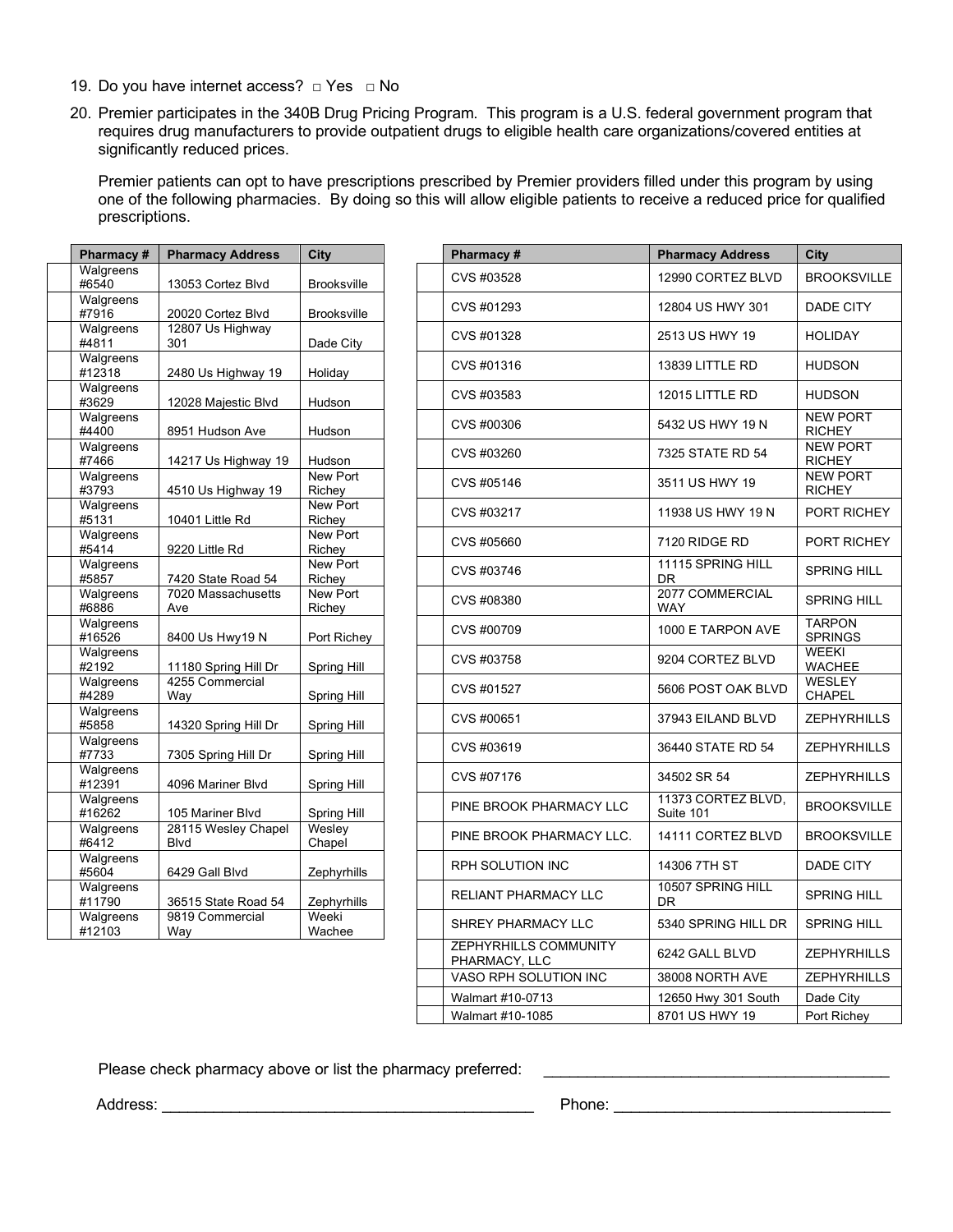# **Premier Community HealthCare Group, Inc. Patient Information Form**

21. Check your living arrangements: □ Own/Rent □ Shelter □ Homeless □ Public Shelter

□Living with friend/doubling up □Street/Car □Transitional □Other \_\_\_\_\_\_\_\_\_\_\_\_\_\_

- 22. In the past two years, or prior to retirement or disability:
	- Have you or the head of your household worked in agriculture?  $\square$ Yes  $\square$ No
	- Did you or the head of your household move from this area to another County or State in search of agricultural work? □Yes □No
	- Has your family lived in this area and earned more than half their income from seasonal agriculture? □Yes □No
- 23. Are you a Military Veteran? □Yes □No Military Discharge? □Yes □No Discharge Date: \_\_\_\_\_\_\_\_\_\_\_\_
- 24. Are you a refugee? □Yes □No Country of Origin: \_\_\_\_\_\_\_\_\_\_\_\_\_\_\_\_\_\_\_\_\_\_\_\_\_\_\_\_\_
- 25. Circle your household size and annual household income range. *Information for reporting purposes only.*

| Household<br>Size | Annual Household Income |                   |                   |                   |          |        |
|-------------------|-------------------------|-------------------|-------------------|-------------------|----------|--------|
|                   | $$0 - $13,590$          | \$13,591-\$18,075 | \$18,076-\$22,559 | \$22,560-\$27,180 | \$27,181 | and up |
| 2                 | $$0 - $18,310$          | \$18,311-\$24,352 | \$24,353-\$30,395 | \$30,396-\$36,620 | \$36,621 | and up |
| 3                 | $$0 - $23,030$          | \$23,031-\$30,630 | \$30,631-\$38,230 | \$38,231-\$46,060 | \$46,061 | and up |
| 4                 | $$0 - $27,750$          | \$27,751-\$36,908 | \$36,909-\$46,065 | \$46,066-\$55,500 | \$55,501 | and up |
| 5.                | $$0 - $32,470$          | \$32,471-\$43,185 | \$43,186-\$53,900 | \$53,901-\$64,940 | \$64,941 | and up |
| 6                 | $$0 - $37,190$          | \$37,191-\$49,463 | \$49,464-\$61,735 | \$61,736-\$74,380 | \$74,381 | and up |
|                   | $$0 - $41,910$          | \$41,911-\$55,740 | \$55,741-\$69,571 | \$69,572-\$83,820 | \$83,821 | and up |
| 8                 | $$0 - $46,630$          | \$46,631-\$62,018 | \$62,019-\$77,406 | \$77,407-\$93,260 | \$93,261 | and up |

\_\_\_\_\_\_\_\_\_\_\_\_\_\_\_\_\_\_\_\_\_\_\_\_\_\_\_\_\_\_\_\_\_\_\_\_\_\_\_\_\_\_\_\_\_\_\_\_\_ \_\_\_\_\_\_\_\_\_\_\_\_ **Patient's Signature Date** 

\_\_\_\_\_\_\_\_\_\_\_\_\_\_\_\_\_\_\_\_\_\_\_\_\_\_\_\_\_\_\_\_\_\_\_\_\_\_\_\_\_\_\_\_\_\_\_\_\_\_ \_\_\_\_\_\_\_\_\_\_\_\_ \_\_\_\_\_\_\_\_\_\_\_\_\_\_\_\_\_\_\_\_\_\_\_\_\_\_\_\_\_\_\_\_\_\_\_ **Signature of Parent or Patient's Representative (if applicable) Date Relationship to Patient**

**Office Use Only**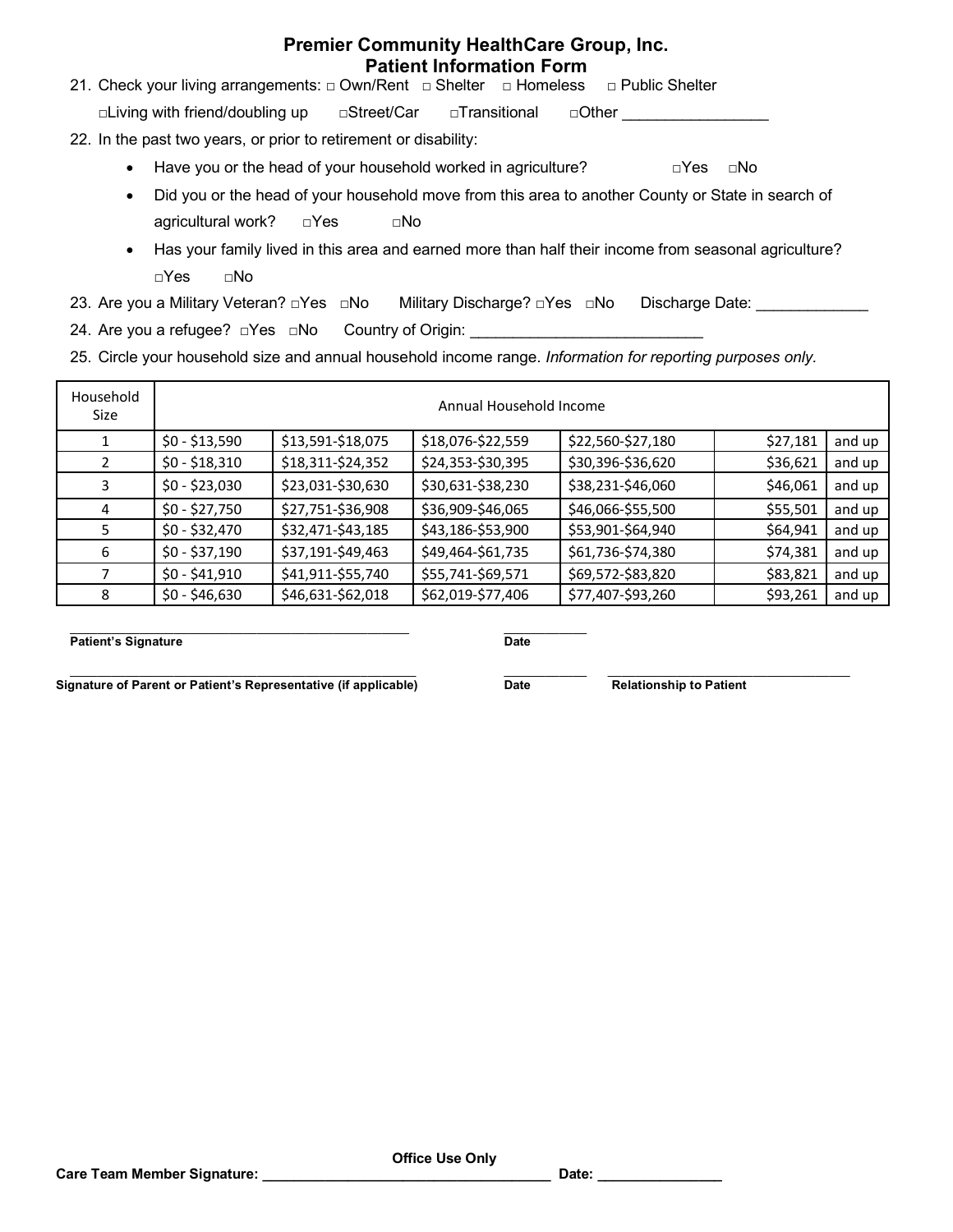

Patient Name: **\_\_\_\_\_\_\_\_\_\_\_\_\_\_\_\_\_\_\_** Date of Birth: **\_\_\_\_\_\_\_\_\_\_\_\_\_\_\_\_\_\_\_** Account Number: **\_\_\_\_\_\_\_\_\_\_\_\_\_\_\_\_**

## **Medical Home**

A Patient Centered Medical Home is not a building, house or hospital, but rather an approach to providing total health care. A Medical Home is called a "Home" because we'd like this office to be the first place you think of for all your health care needs. I choose to participate in the Patient Centered Medical Home program.

## **Release of Information**

Protected health care information may be released to any person or entity liable for payment on the patient's behalf in order to verify coverage or any other purpose related to benefit payment.

If I am covered by Medicaid, Medicare or other Health Plan, I authorize the release of protected health care information to the appropriate agency for payment of the claim. The information may include, without limitation, history and physical, emergency records, laboratory reports, drug and alcohol treatment and discharge summary.

Federal and state laws may permit this facility to participate in organizations with other health care providers, insurers, and/or health care industry participants and their subcontractors in order for these individuals and entities to share my health information with one another to accomplish goals that may include but not limited to: improving the accuracy and increasing the availability of my health records, decreasing the time needed to access my information, continuity of care; and such other purposes as may be permitted by law. I understand this facility may be a member of such organizations. This consent specifically includes information concerning psychological conditions, psychiatric conditions, intellectual disability conditions, genetic information, chemical dependency conditions and/or infectious diseases including, but not limited to, blood borne diseases such as HIV and AIDS.

I hereby authorize the practice and the physicians or other health professionals involved in my care to release health care information for purposes of treatment, payment and/or health care operations.

## **Patient Rights & Responsibilities, HIPAA and Financial Policy**

These documents are posted in the lobby and on our website: www.premierhc.org. I acknowledge that I have received or have been allowed to view a copy of each and understand and agree to the terms set forth in the policies.

## **Disclosures to Family Members and or Friends**

I give permission for my protected health information to be disclosed for purposes of coordination, healthcare needs, communicating results, findings and care decisions to the family members and or friends listed below.

\*\* You have the right to revoke whom we talk with about your health care at any time. You must sign a new consent.

| Name | Relationship | <b>Contact Number</b> |
|------|--------------|-----------------------|
|      |              |                       |
|      |              |                       |

## **Consent for treatment**

I hereby consent and authorize treatment at Premier Community Healthcare Group Inc, (PCHG), for myself.

## **Consent for treatment of a Minor**

I, as the parent or legal guardian, do hereby give my consent and authorization for treatment of my child

\_\_\_\_\_\_\_\_\_\_\_\_\_\_\_\_\_\_\_\_\_\_\_\_\_\_. Furthermore, I grant permission for the following individuals to authorize Medical/Dental

treatment in my absence.

| Name | Relationship | <b>Contact Number</b> |
|------|--------------|-----------------------|
|      |              |                       |
|      |              |                       |

If you wish to grant permission to another individual for future visits, please complete the Designation of Health Care Surrogate for Minor form.